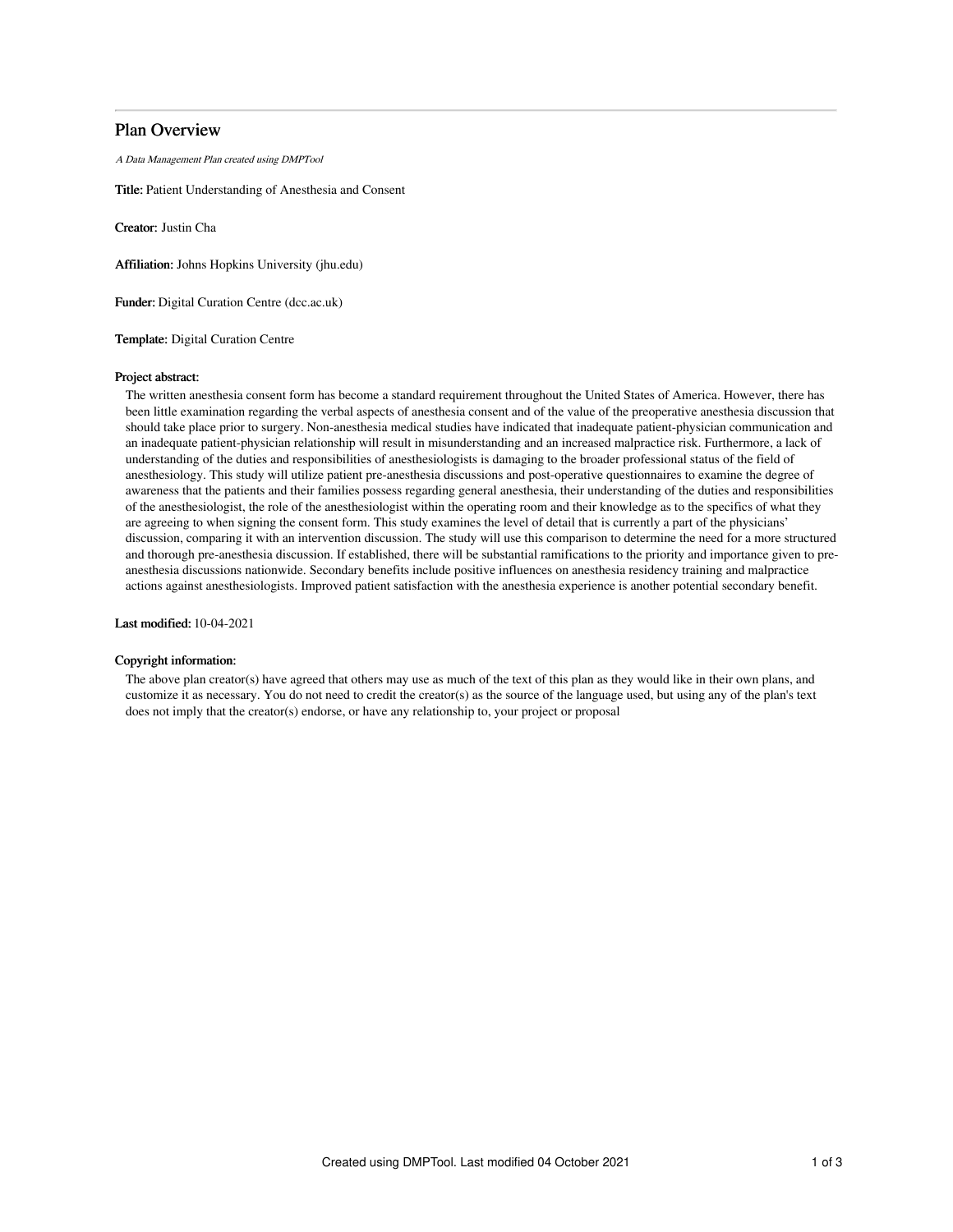# Data Collection

#### What data will you collect or create?

Data collected will be audio recordings of conversations between patients and operating staff about the informed consent process of anesthesia. Staff will meet with patients before the time of operation and inform them about the process of the patient's procedure. Staff will also inform the patients about what to expect from the anesthesia in terms of administration, maintenance, side effects, and other procedures that may occur while the patient is unconscious.

The recordings will be reviewed at a later time and will be analyzed using a scoresheet to evaluate what topics the anesthesia specialists or operating staff covered during the informed consent process.

### How will the data be collected or created?

For the most part, we will use an Apple recording device (audio only). The files will be manually (not electronically) transmitted to another portable device (a laptop) where files will be stored. The device that stores the files will never leave campus and will be part of the JHMI network. All devices will be Apple devices to promote interoperability. We will name the files based on a deidentified numbering system and based on intervention vs. control group. Data will then be compiled and analyzed for statistical significance

## Documentation and Metadata

#### What documentation and metadata will accompany the data?

The anesthesia consent form. Pre-operative interview checklist. Post-operative questionnaire.

## Ethics and Legal Compliance

### How will you manage any ethical issues?

Patient and staff permission and consent will be obtained before recording the interaction.

#### How will you manage copyright and Intellectual Property Rights (IP/IPR) issues?

Question not answered.

## Storage and Backup

## How will the data be stored and backed up during the research?

A mobile Apple recording device will be used to record the audio of the interview. The files will then be transmitted onto an Apple brand laptop in order to promote interoperability.

### How will you manage access and security?

The devices that store the data will never leave the campus and will be part of the JHMI network.

# Selection and Preservation

Which data are of long-term value and should be retained, shared, and/or preserved? The pre-operative scoresheets and their coinciding recordings should be preserved.

#### What is the long-term preservation plan for the dataset?

Question not answered.

## Data Sharing

## How will you share the data?

The files will be e-mailed to members that are part of the project.